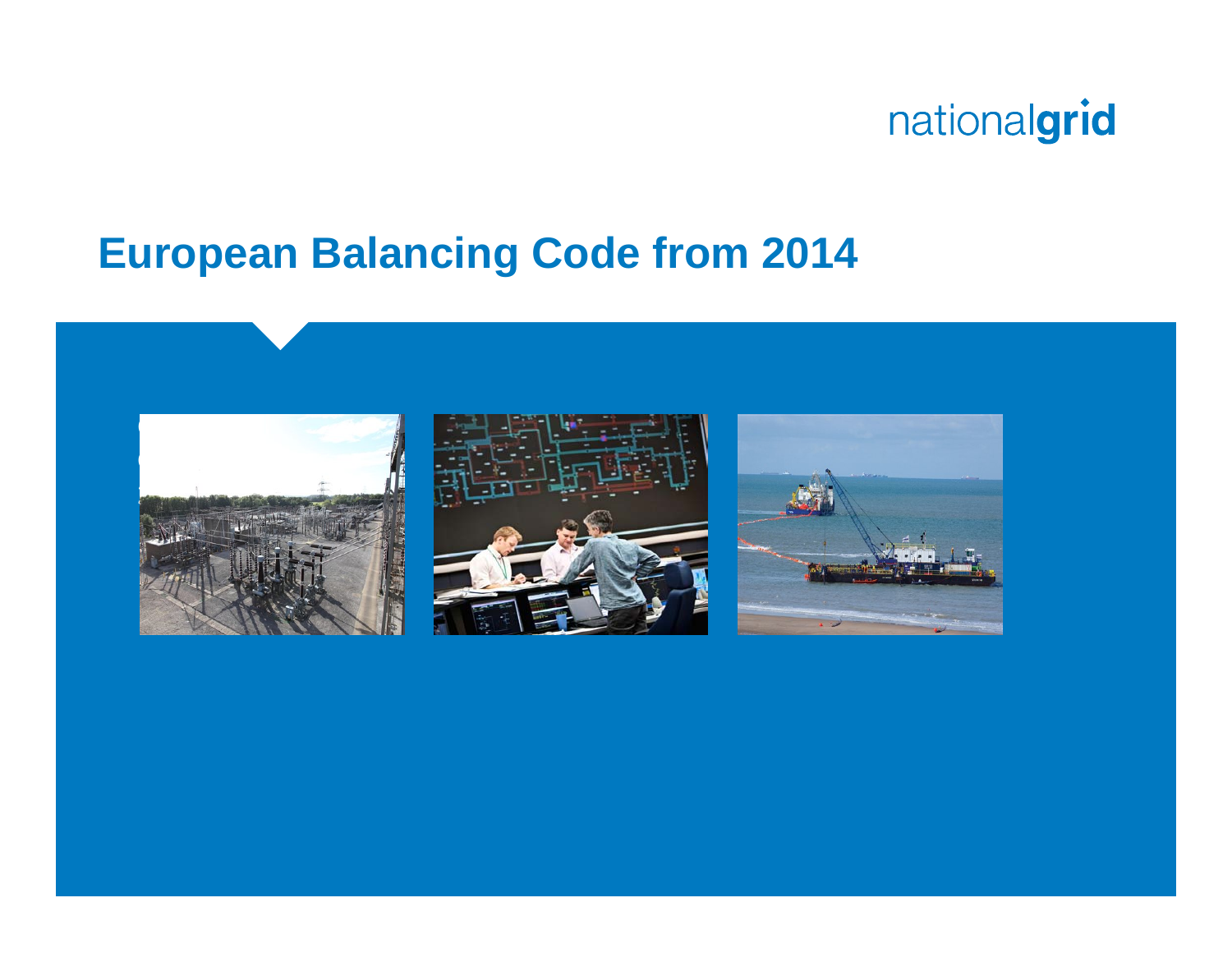# **EU Target Model**

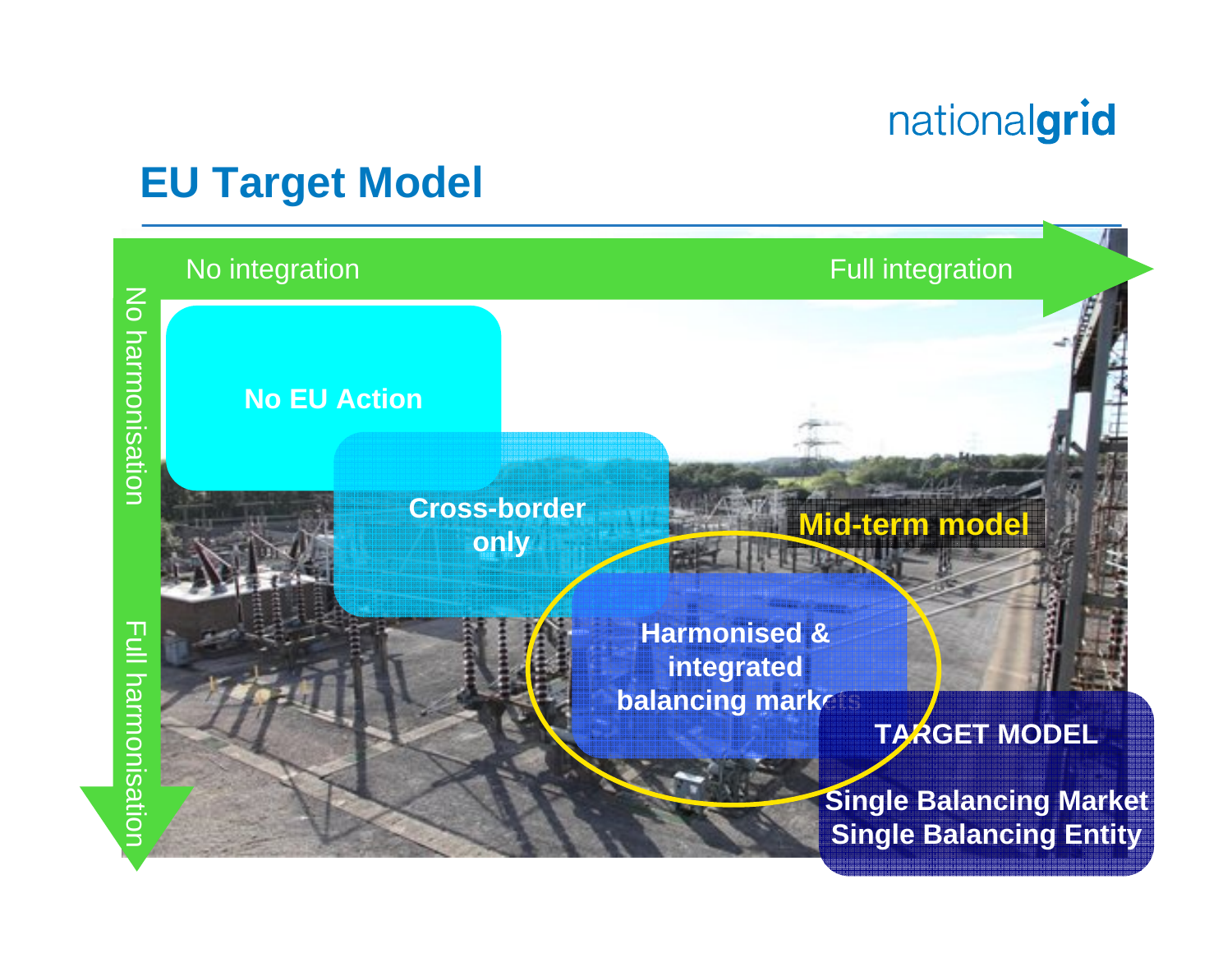# **Objectives**

Roles & responsibilities of "electricity balancing" stakeholders

Minimum standards for competitive balancing market

Integrated and coordinated balancing regimes

**Covers all GB balancing activities**

For cross border and market integration issues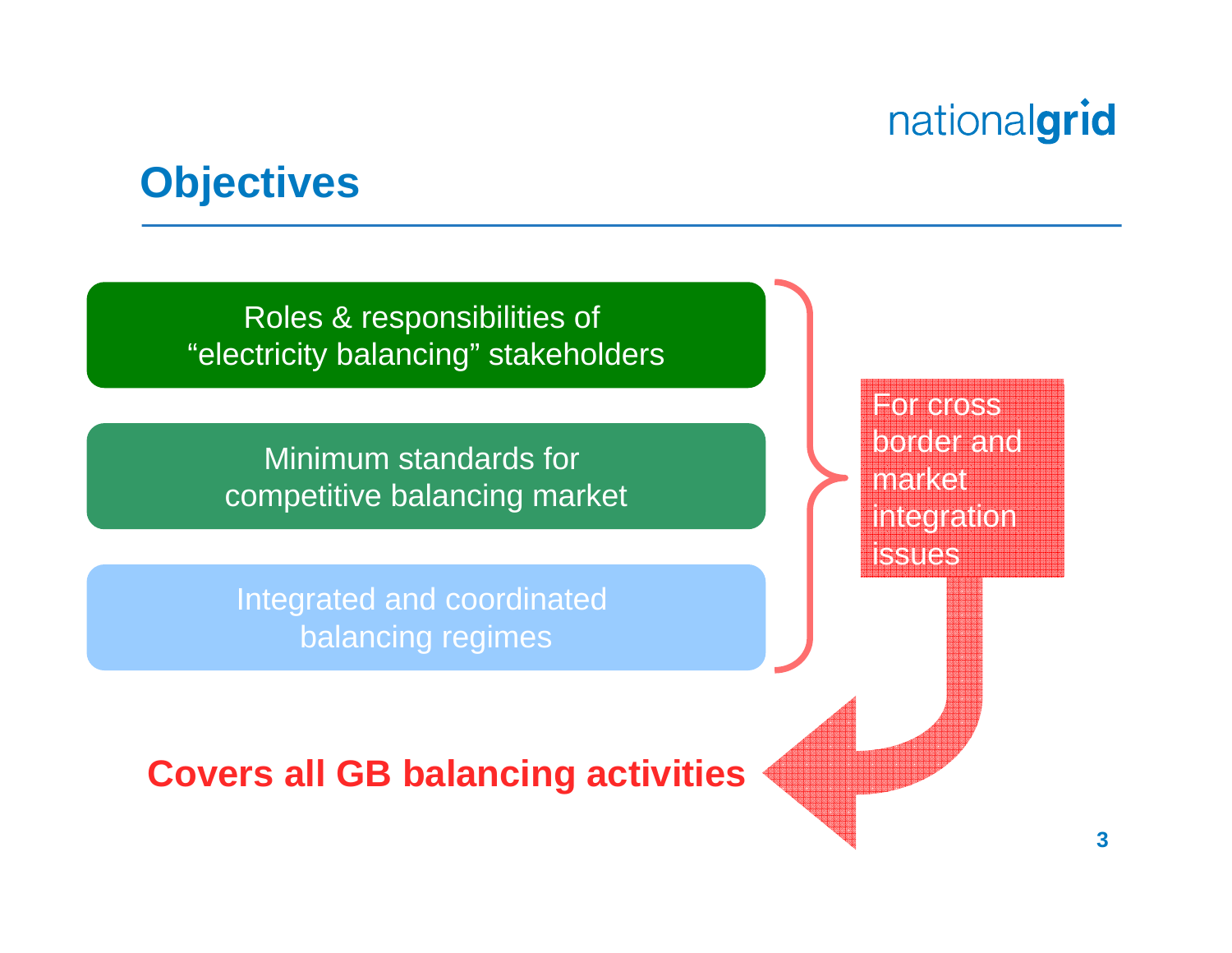# **European Electricity Balancing Code**

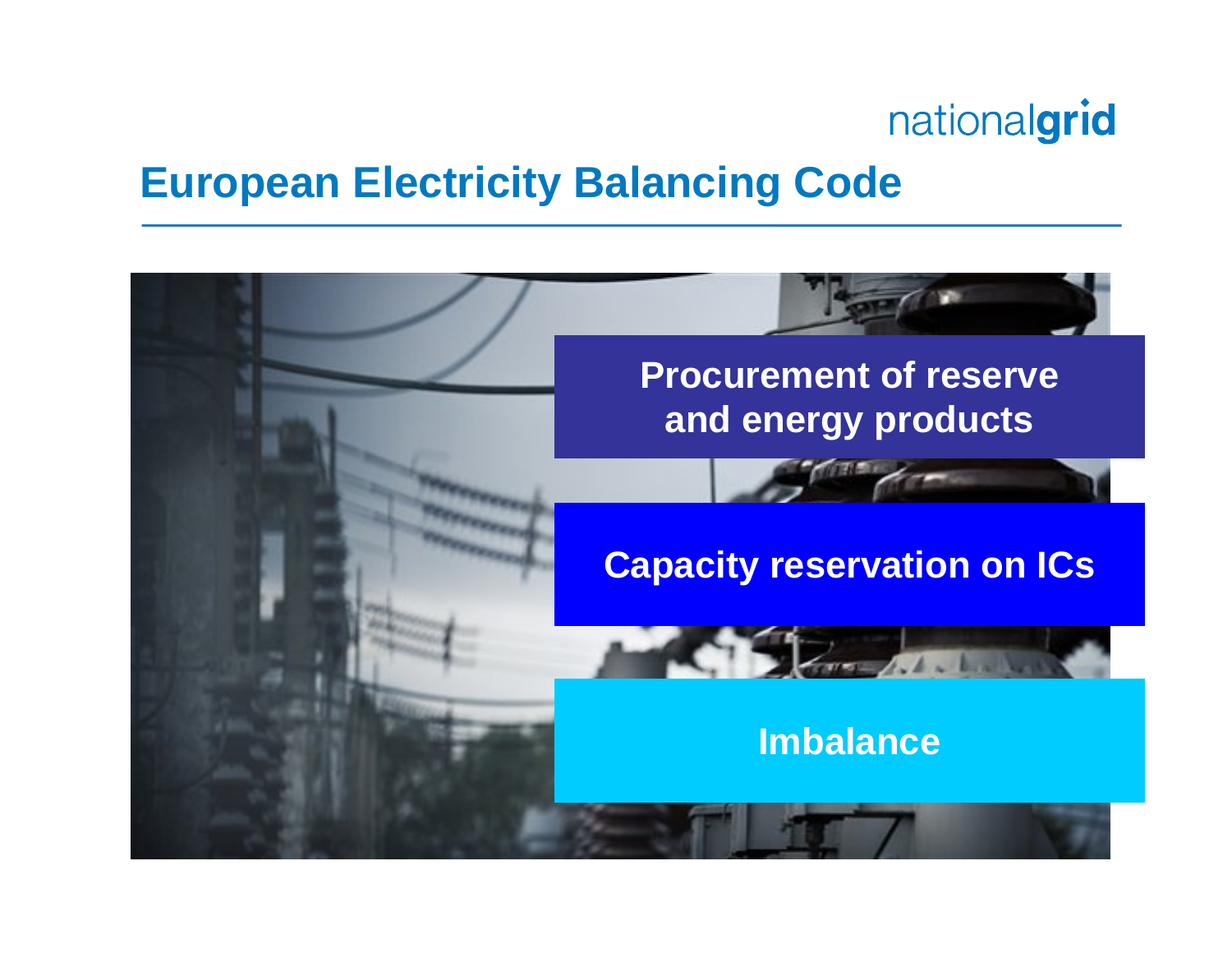# **European Electricity Balancing Code**



# **Procurement of reserve and energy products**

**Collateralisation of reserves**

**products Reserve procurement and activation of balancing energy**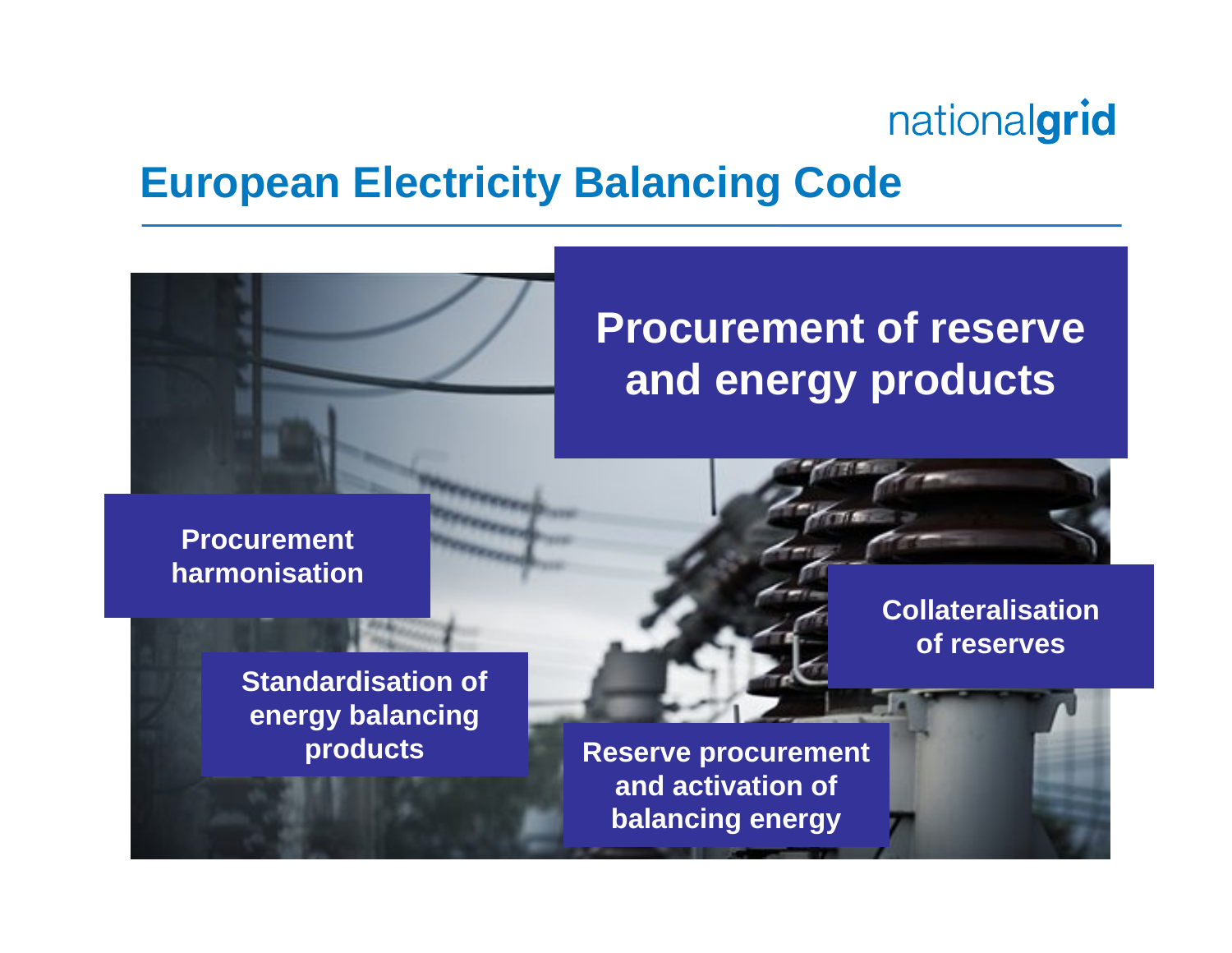# **European Electricity Balancing Code**

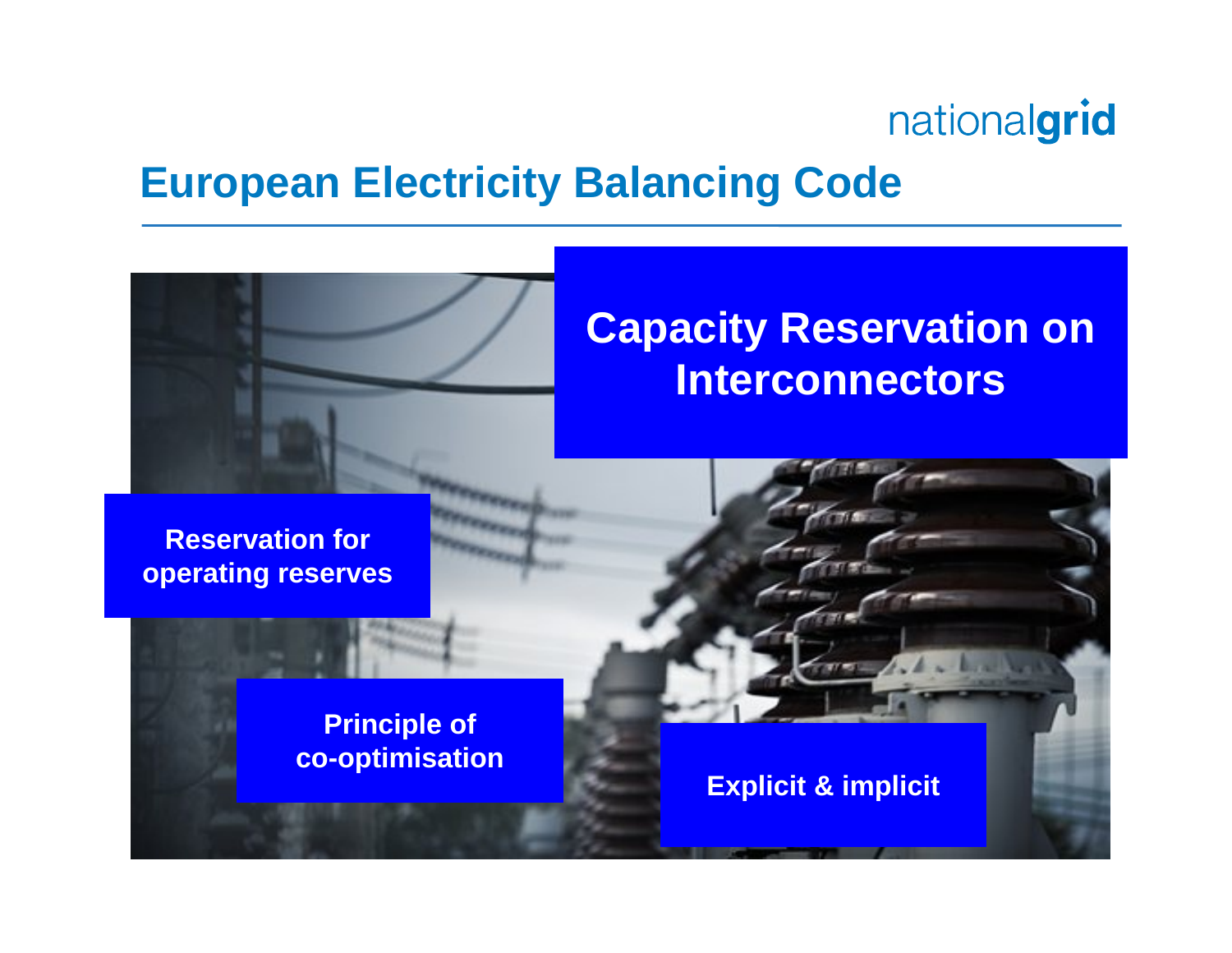# **European Electricity Balancing Code**



**\*Pay as cleared**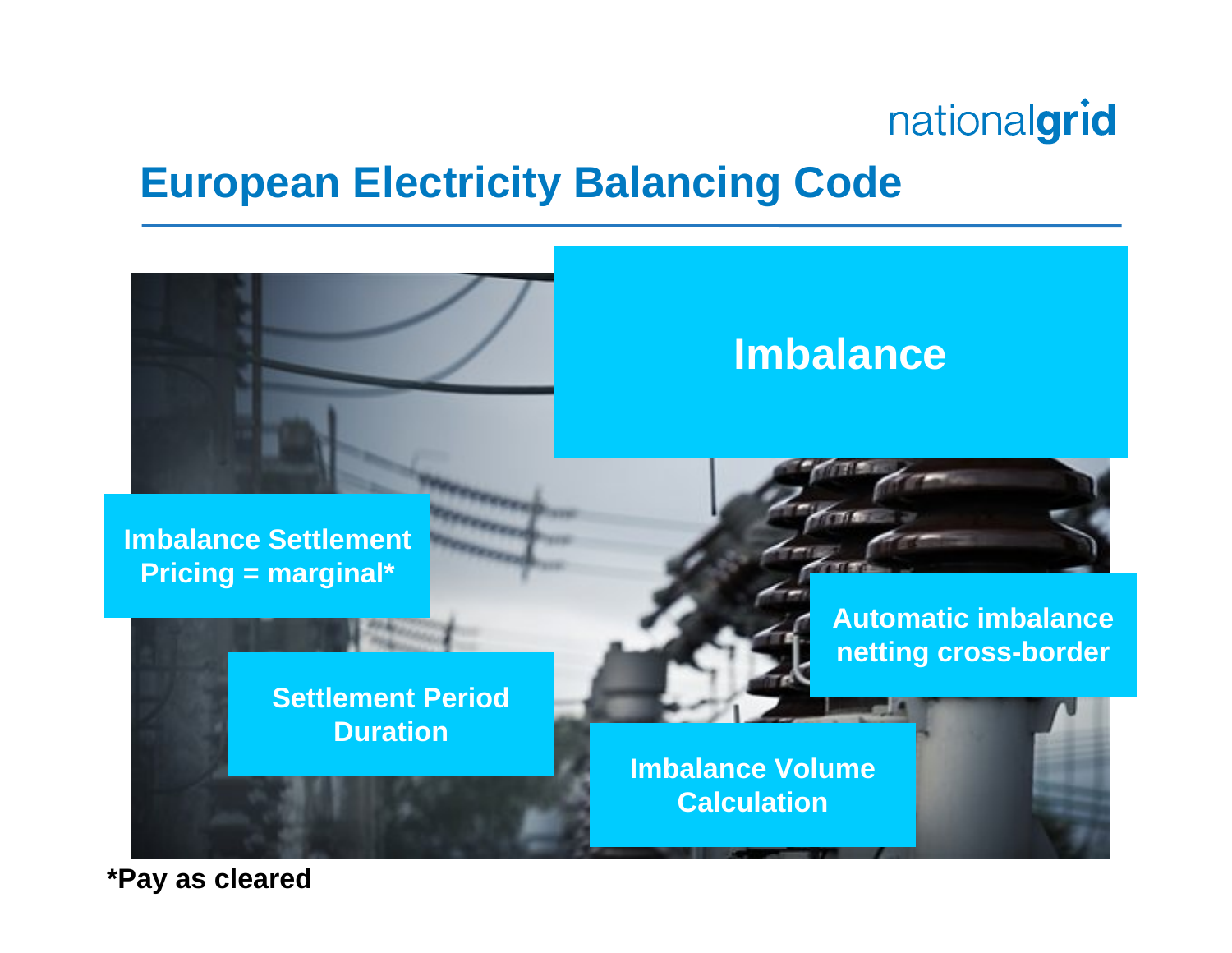# nationalgrid **What will it mean for GB Balancing Market ?**

#### **GB Codes subservient**

# **Standard balancing products**

**New concepts, products, contracts**

**Share balancing mechanism**

**Common merit order Imbalance netting** cross borders

**8**



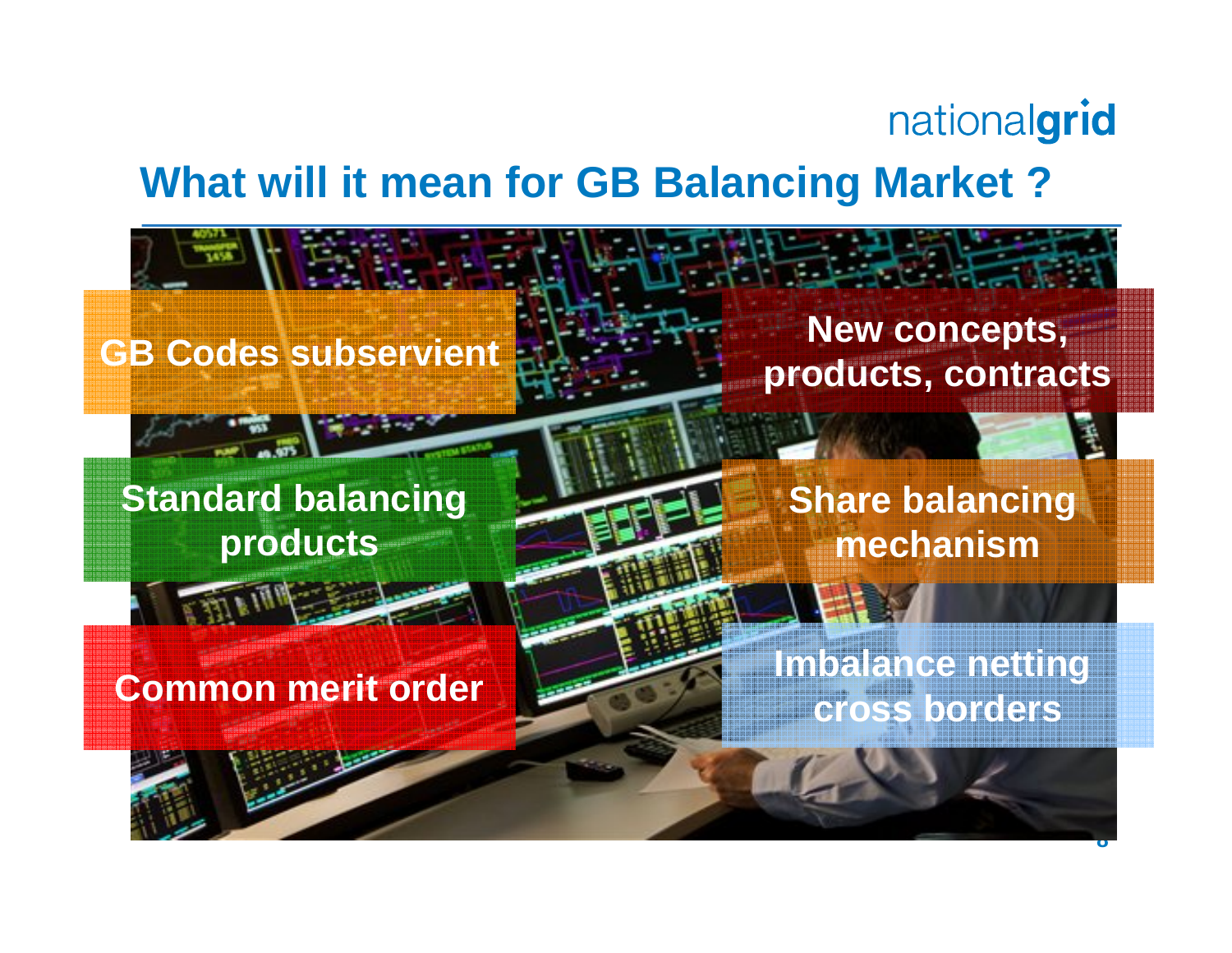

# **Stakeholder Impact**

# **Roles and responsibilities**

**All GB Stakeholders**

**Interconnector TSOs** 

■ Balancing Responsible Parties (BSC Parties)

■ Balancing Service Parties (BSPs)

**NGET committed to engaging stakeholders**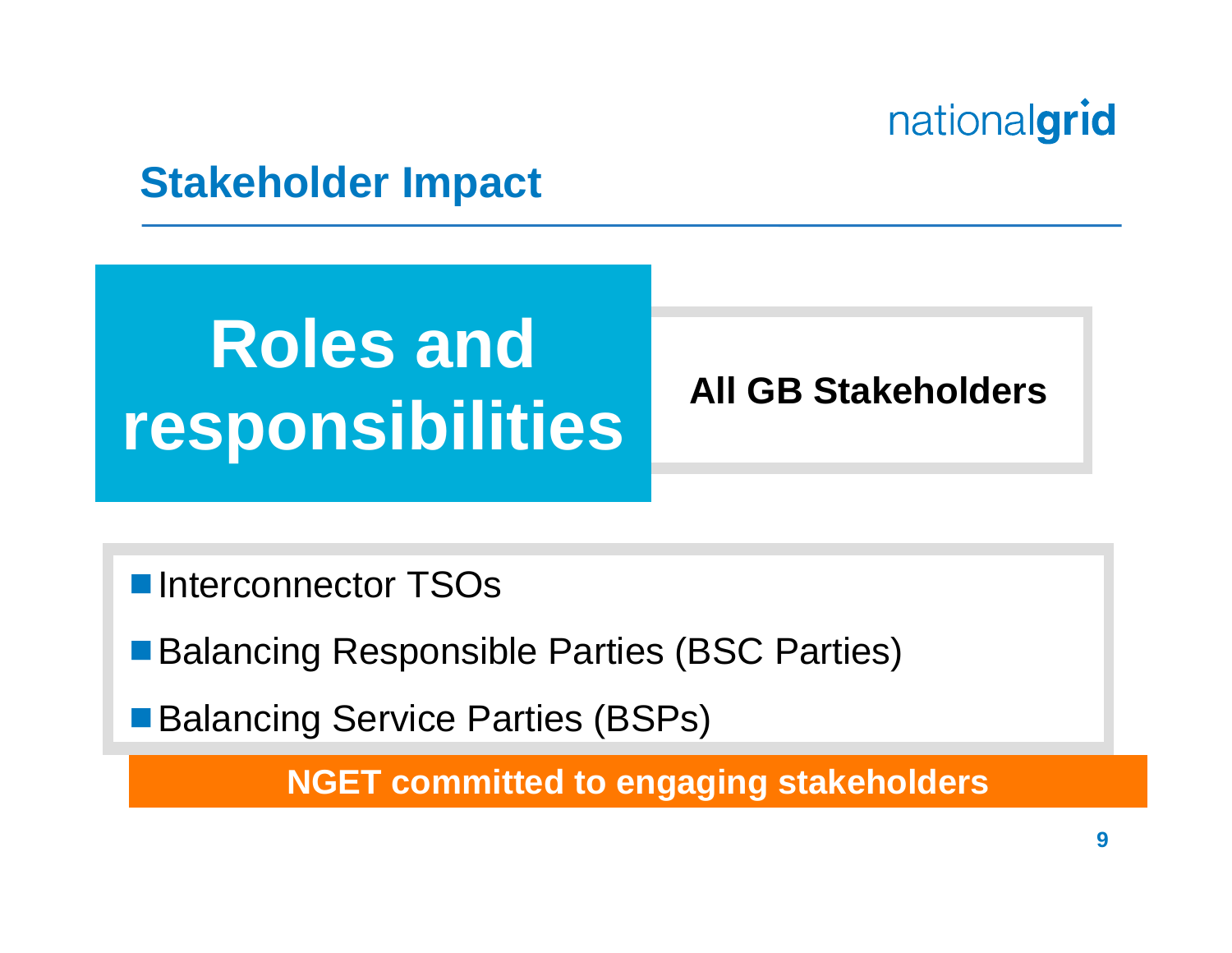# **Opportunities for Engagement**

#### **GB**

Elexon JESG - 19 March 2013

■ Via Operational Forum going forward

■ Contact National Grid

#### **Europe**

■ Through ENTSO-e stakeholder groups

■ ENTSO-e Public Launch late March 2013 – Brussels

Directly via the ENTSO-e consultation **June – July 2013**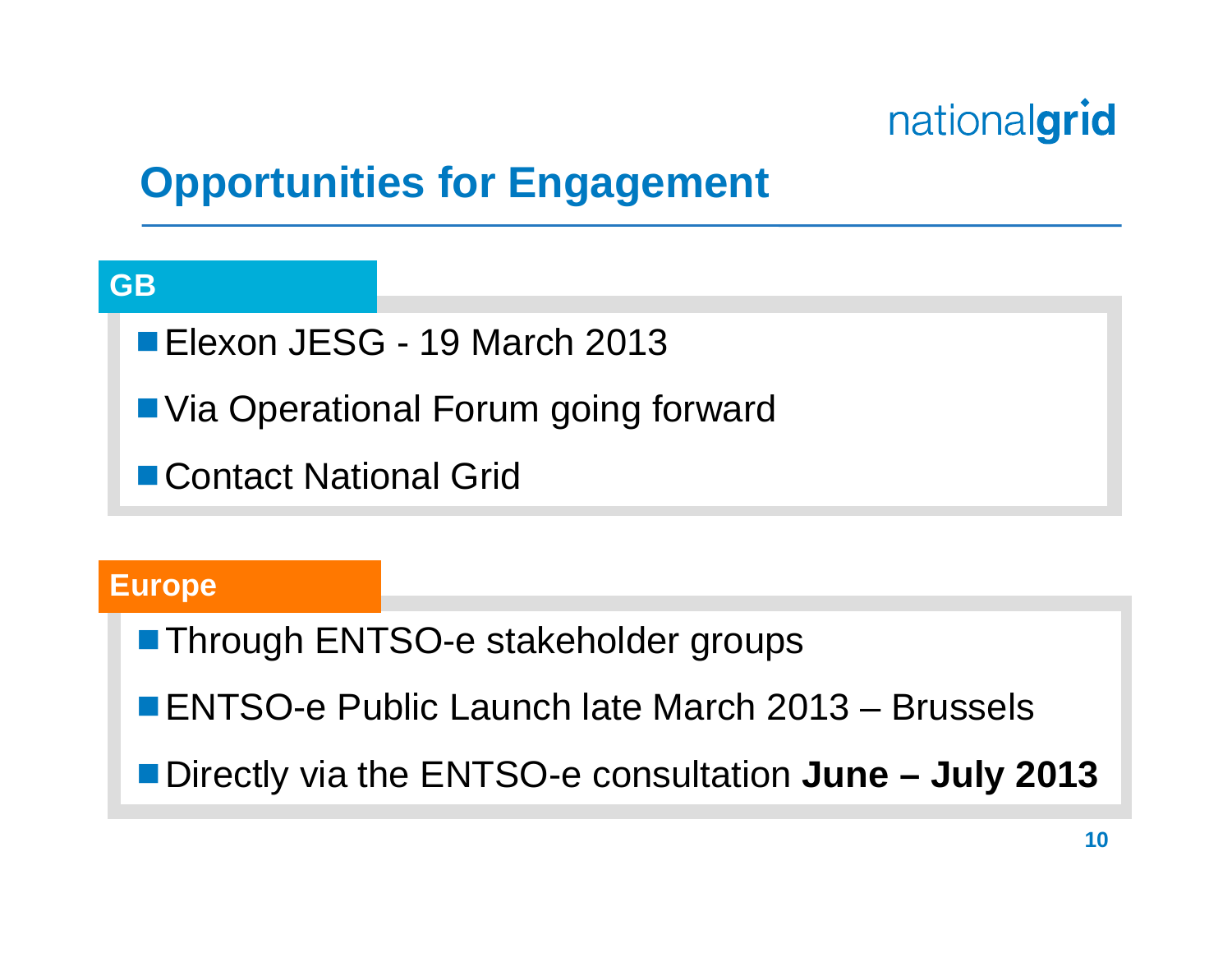### **Timescales**

**First Public Code Released Early Mar 13**

**Full Stakeholder Workshop Late Mar 13**

**Public Consultation June to Aug 13**

## **Final Code to ACER Dec 2013**

**European Law Apr 2014**

**Implementation 2014 to 2020**

111